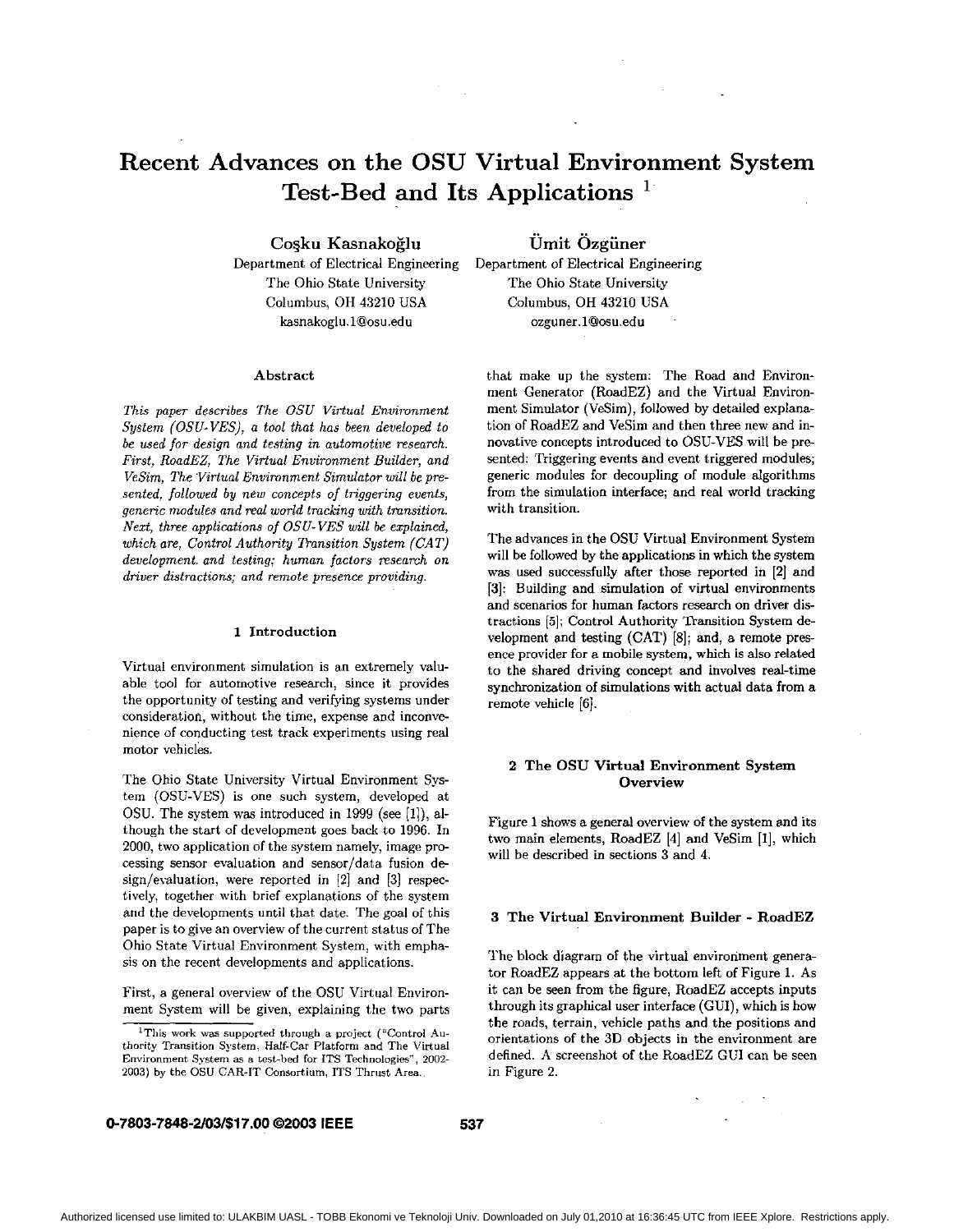

Figure 1: The block diagram of the virtual environment system, showing the operation and interfacing of its two main elements: RoadEZ, The Virtual Environment Builder and VeSim, The Virtual Environment Simulator.

The outputs of RoadEZ are a number of configuration files and 3D descriptions of the roads, terrains and the paths, which can directly be used hy VeSim for the simulation of the virtual environment. The design goal of RoadEZ is to automate the environment generation process **as** much **as** possible *so* that a large number of environments can be generated in a short amount of time, with minimal input from the user through the GUI. The only inputs that the user needs to provide for environment generation are **a** small number of control points for the road, terrain, vehicle paths and object locations. RoadEZ can then complete all of the **re**maining work, which includes: Function fitting to road data for interpolation (Figure 3); detection and handling of intersections and merges; interpolation, population and triangulation of road data; function fitting to terrain data for interpolation: interpolation, population and triangulation of terrain data; interpolation and population of path data; 3D object placement and editing; and data and configuration file generation for simulation with VeSim.

#### **4 The Virtual Environment Simulator** - **VeSim**

The block diagram of the virtual environment system VeSim is shown in the top and right portions of Fig[ure 1.](#page-0-0) Observing the figure, one can see that the simulator is made up of a number of modules, which are shown **as** rectangular blocks in the figure. The modules communicate with each other through a simulation network provided by the specialized process, named the hub.



**Figure 2:** Screenshot from the main window of RoadEZ, illustrating the process of environment building, through the GUI.



**Figure 3:** Illustration of polynomial.fitting in RoadEZ, **us**  ing location and slope information. The function type is either dictated by the data or **to**  favor low slope change.

## **4.1 Modules of VeSim**

4.1.1 Hub: Hub is the central process that extracts information about modules, starts the simulation by executing modules, requests, receives, sends data to/from modules during simulation and ends the simulation by terminating the modules.

**4.1.2 Steering/Throttle/Break Command:** This module is responsible for generation of the steering, throttle and break commands for the Car Dynamics Simulation (Section 4.1.3). The commands can he generated automatically by a control algorithm or manually from user inputs, such **as** keyboard, joystick and "The Half Car" at CAR-IT. The last item is a recent addition to the system which greatly increases the **re**alism provided to the driver, by giving the driver the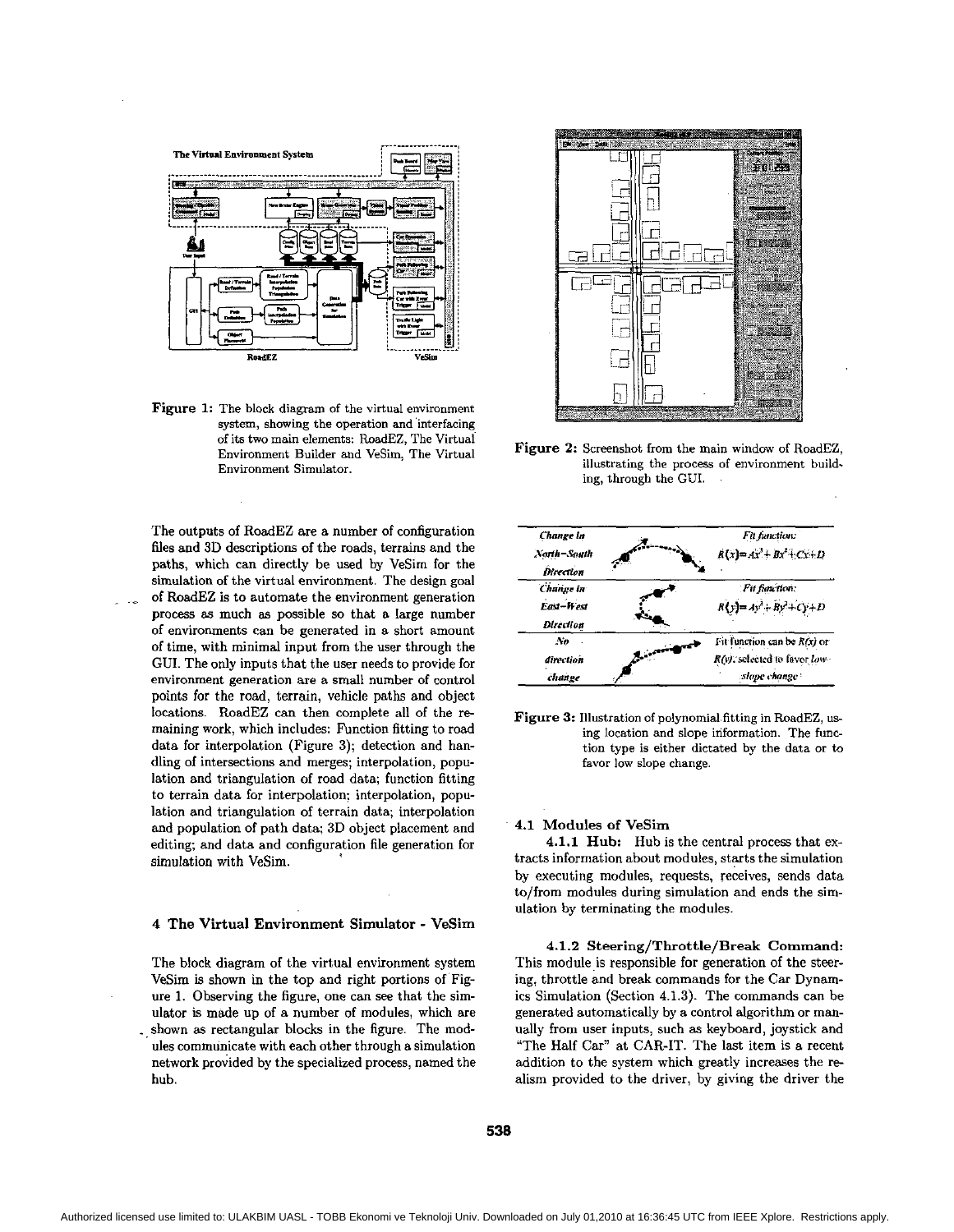

Figure 4: The Half Car platform being used in a scenario being simulated by The OSU Virtual Environment System.

possibility to sit inside an actual car cut into half, and use its steering wheel and pedals to control the simulation vehicle. In addition, The Half Car also provides additional details of a real driving experience such **as**  the instrument panel, radio, adjustable car seat, mirrors and *so* on. A picture of The Half Car being used in a simulation scenario can be seen in Figure **4.** 

**4.1.3 Car** Dynamics Simulation: This module is responsible for the physics of the vehicle, and solves the mathematical equations of the car dynamics. This module is typically built using MAT-LAB/Simulink and compiled with Real Time Workshop to become a simulation module.

**4.1.4** Scene Generator/New Scene Engine: These modules are responsible for the 3D rendering of the environment in real-time to produce a graphical display. The New Scene Engine in a recent addition to the system and although its major function is the same as that of the original Scene Generator, New Scene Engine overcomes many preexisting size and performance limitations by making use of two excellent open source tools, Open Scene Graph [10], and Demeter [11]. See Figure 5 for a view from the New Scene Engine.

**4.1.5** Vision System/Visual Position Sens ing: This module estimates, in real time, the centerline offset and distance to the vehicle ahead, by processing the image generated hy the Scene Generator or New Scene Engine.

**4.1.6** Path Following **Car** (with Event Trigger): Path Following Cars model a vehicle (or any object) that follows a predefined path. In the Path Following Cars with Event Trigger, the path following process is controlled by a number of trigger events, which are described in Section **4.2.1.** Also see Figure 6 for a path following car with event trigger in action.



Figure 5: A view from the New Scene Engine of VeSim. showing **an** intersection, traffic lights, a building and the terrain with mountains behind.

**4.1.7** Traffic Light (with Event Trigger): These modules model a traffic light that changes its state based on a given schedule. In Traffic Lights with Event Trigger, the light changing process is controlled by a number of trigger events.

**4.1.8** Map View/Dash Board/Data Logger: These are three monitor modules. Map View keeps track of the environment and vehicle state and presents it in map form. Dash Board in a new addition to the system, and emulates the dashboard of the vehicle and can be used to display the states of various instruments. The Data Logger is also a new and very important module responsible for the efficient recording of desired information from other modules into a log file, as the simulation progresses, for later post processing.

#### **4.2** New Concepts in VeSim

**4.2.1** Triggering Events and Event Triggered Modules: One of the most important extensions to VeSim is the addition of the concept of triggering events, which are generated when a certain condition in the environment is satisfied, and can be used to drigger an action in certain models of the simulation that accept these triggering events **as** input.

A triggering event creating condition can be built by any combination of data available in the simulation network. The following situations that create triggering events are very typical: Time Triggers, i.e. events are generated when a certain amount of time has elapsed; Distance Triggers, i.e. events are generated when an object is at a certain position; Distance In Time Triggers, i.e. events generated based on the distance of the object to the trigger point., measured in terms of time units.

With the introduction of triggering events into VeSim, it became possible to trigger the actions of models as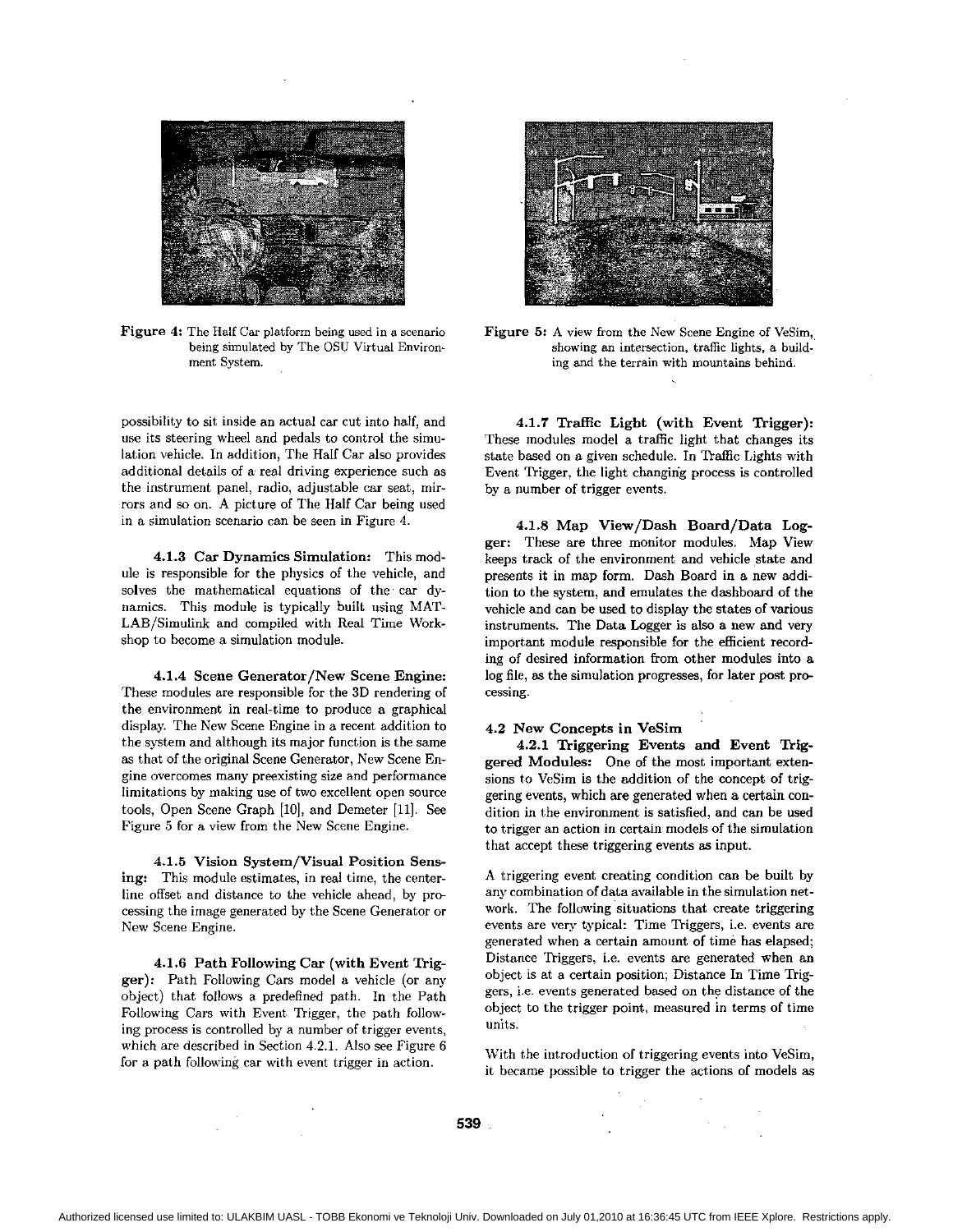

Figure 6: Screenshots taken during a scenario in the city, implemented with trigger events. The order of the screenshots is from left to right, and top to bottom. Our car approaches a green light and another vehicle suddenly **wmes** out from the **back** of a building and runs the red light.

a result of a certain condition being satisfied in the ena result of a certain condition being satisfied in the environment. There are two ways of incorporating the triggers to central actions within the models as shown triggers to control actions within the models, as shown in Figure 7: Internal Triggering and External Triggering.

> Also **see** Figure 6 for an illustration of the triggering event concept in action.

> **4.2.2** Generic Modules for Decoupling **of**  Module Algorithms from the Simulation Interface: Although its structure makes the system very extendable, there is still the issue that for each module, the programmer of the modules has to write code to communicate with the huh, which brings along the problems that the module implementer has to fully understand the communication protocol, and has to code the communication related tasks in addition to the **ac**tual algorithm, causing his efforts to split between the two tasks. Also since the simulation interface has to be re-implemented again and again in every module, this causes a great deal of redundancy and a potential source for errors.

-

To he able the address these issues and make VeSim even more flexible and extendible, we have implemented a set of four generic modules, one for each type of module (model, display, monitor, sensor), to decouple the simulation interface from the actual algorithms (Figure 8).



Figure **7:** Internally and Externally Triggered Models. In the case of internal triggering, trigger condition checking is done locally whereas for external triggering, **a** separate model receives **inputs**  from the triggering models, evaluates the triggering condition check and sends the result of the check to the model to he triggered.

As one can observe from the figure, a generic module takes care of all the simulation interfacing; it waits until data is available, then makes it available to a custom defined block, where the programmer can **use** this data to implement his algorithm and pass the outputs to the generic module, which then sends them to the huh to he used by other simulation modules. In this way, the programmer can fully concentrate on the algorithms, without having to worry about the details of the simulation interface, significantly reducing programming effort and module production time.

# **4.3** Real World Tracking With Transition

This is also a new and innovative concept that has been recently introduced, which provides a better realism to risk ratio than real world driving, entirely mathe matical simulation or entirely virtual simulation. The approach is to generate a representative environment, which can be tracked by the simulation until a time point of transition, when the mode can he switched to simulation, which implements the technology to be tested. This way more realism can he provided than the previous cases since the point of transition corresponds to a real world state so the algorithms receive control in a situation that has arisen in an actual *sce*nario. This also has the advantage that the results can directly be compared to the actual world result, without having to predict what would have happened in the absence of the system in reality.

*See* sections 5.1 and **5.3** for information on how this concept can be applied, and also [Figure 10.](#page-5-0)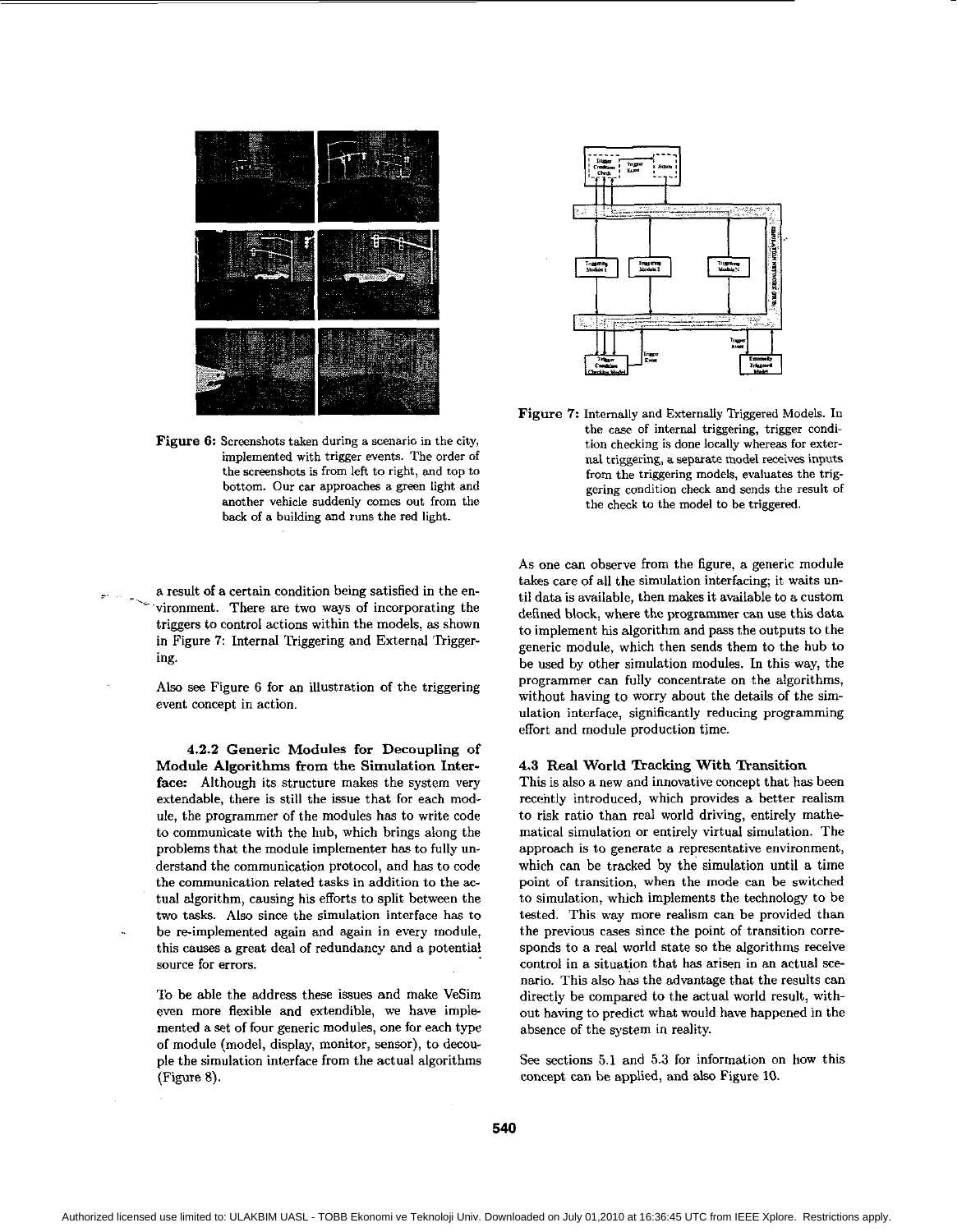

Figure 8: Flowchart illustrating the algorithm - simulation interface decoupling with generic modules. Generic module functions take care of data sending and receiving (solid), so the module programmer can concentrate on implementing the algorithm related parts (dashed).

# 5 Recent Applications of The OSU Virtual **Environment System**

The previous sections have described The OSU Virtual Environment System and its components in some detail. Two successful applications of the system were given in  $[2]$  and  $[3]$ . We will now talk about three recent applications of the system that illustrate the usefulness of the system as a development tool and test-bed.

5.1 Control Authority Transition Sytem - CAT CAT is a new driver assistance system introduced for safety enhancement, with the goal of investigating the concept of transferring some of the control authority of the driver to an automated system. For this purpose, a virtual test environment and modules implementing the CAT algorithm were built, and the operation was tested on the OSU Virtual Environment System to verify the design goals.

All of the modes of the CAT system were tested in the virtual environment system including emergency braking, obstacle avoidance (see Figure 9) and lane departure warning/avoidance. The system has also provided a means to analyze the switching effects between the driver and automated system, as described in [9]. Also for the lane departure avoidance/testing the real world tracking with transition concept described in Section 4.3 was utilized to track a real world driving with lane departure from a video, with a transition to the simulation running the lane departure/avoidance algorithm, where the point of transition is detected auto-



Figure 9: The virtual environment system being used for CAT System development and testing.

matically by the CAT system [7]. Also see Figure 9.

# 5.2 Human Factors Research on Driver Distractions

OSU-VES was also used in the building and simulation of an environment and its scenarios to make it possible to conduct a human factors research, with the goal of measuring how certain distractions affect the driving responses of human subjects. The entire environment of this study occupies an area that is slightly larger that 8000  $m^2$ , and contains a total number of 777 objects. The complexity of the environment illustrates the capability of the system in handling large and complex environments with dynamic scenarios in real-time. Figures 5 shows a screenshot of a country region road and Figure 6 shows one from the city during a event triggered scenario.

### 5.3 Remote Presence Providing

This is an ongoing research with the purpose of obtaining measurements from a remote vehicle being driven on an actual road and use these measurement to generate, in real-time, a virtual world corresponding to the vehicle and environment states. Currently, the vehicle state estimation stage has been completed, where the idea is to feed the measurements to an Extended Kalman Filter (EKF) based observer containing sufficiently complex models of the vehicle and the human driver. The estimation results have been verified using mathematical simulation, followed by the virtual environment system. The latter is important because it allows an actual driver to control the simulation, just as it would be the case in practice, and also, allows us to observe phase delays and jitters that are not visible in a plot but might nevertheless be irritating to human eye, which might be an important factor depending on the application in which the observer is being used, such as a shared driving experience sort of concept. Figure 10 provides a brief illustration of the idea.